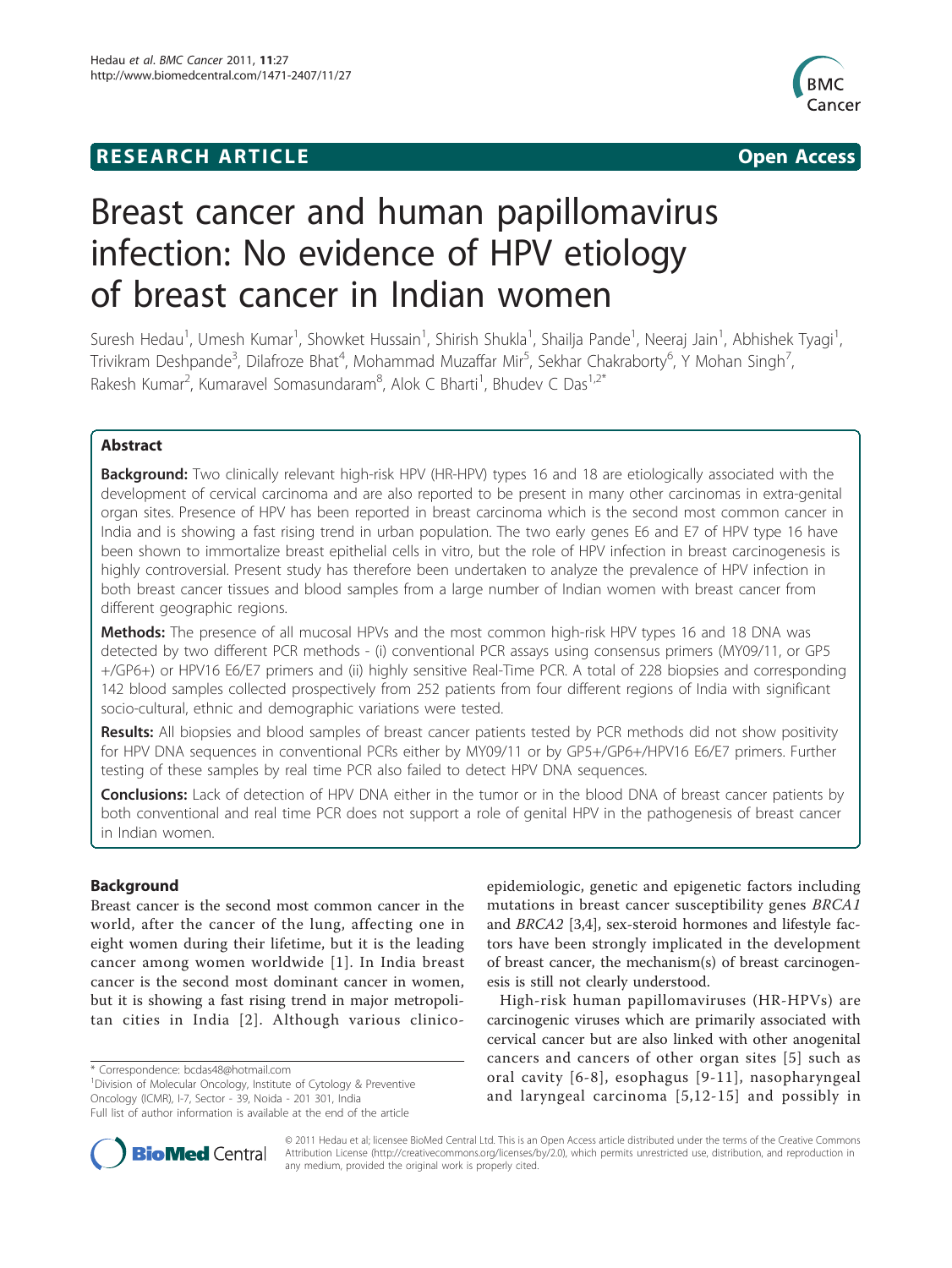retinoblastoma [[16](#page-8-0)-[18\]](#page-8-0). In India, HPV is found to be present in 100% of cervical cancer specimens and prevalence of high risk HPV type 16 is exceptionally high (~90%) in them [[19](#page-8-0)]. The HR-HPV oncoproteins E6 and E7 which have been found to interact and inactivate the two principal host cell tumor suppressor proteins p53 and Rb respectively [\[20](#page-8-0)-[22\]](#page-8-0) are also shown to immortalize human mammary epithelial cells in-vitro [[23](#page-8-0),[24\]](#page-8-0). Several other viruses have also been implicated in the etiology of human breast cancer [[23](#page-8-0),[24\]](#page-8-0) but these are not confirmed by other authors [[25,26\]](#page-8-0).

Reports on the distribution of HPV infection in breast cancer are not only limited but also highly controversial. Several authors [[27-](#page-8-0)[31\]](#page-9-0) including our previous report on fine needle aspirated breast cancer cells [[32](#page-9-0)] did not find any HPV infection in breast cancer. A moderate frequency of 20-48% HPV infection was reported by many authors [\[33](#page-9-0)-[42\]](#page-9-0), whereas a very high frequency of HPV infection ranging from 60 to 85% occurrence of HPV in breast cancer was reported by others [[43-46\]](#page-9-0). Most interesting is recent demonstration of high risk HPV18 in the breast cancer cell lines by in-situ hybridization and observation of HPV-specific koilocytes in breast cancer cells which reiterates the oncogenic role of HPV in breast cancer [\[47](#page-9-0)]. This prompted us to relook into the role of HPV in a large number of breast cancer cases that were previously analyzed for mutations in BRCA1, BRCA2 and p53 tumor suppressor genes [[48](#page-9-0)] and collected from all four different regions of India. We used both conventional and real time PCR assays with consensus (MY09/11, GP5+/GP6+) and type specific (HPV16 E6/E7) primers to detect HPV DNA sequences in tumors as well as corresponding blood samples of same breast cancer patients. The results demonstrate complete absence of HPV DNA in breast cancer patients in India.

# Methods

# Breast cancer patient population and sample collection

A total of two hundred fifty two breast cancer patients  $(n = 252)$  were recruited for analysis of HPV infection from different geographic regions of India. The region wise distribution of samples is presented in Table 1.

Biopsies and blood samples were collected directly from the surgical OT of respective hospitals (listed in Table 1) in chilled phosphate-buffered saline and stored at -70º C till further processing. 24 blood samples of familial breast cancer cases collected (without biopsies) from Goa, a distinct geographic region of India. The majority of the cases were classified as infiltrating ductal carcinoma. Written informed consent was obtained from all the subjects included in the study and clinicoepidemiological details were taken from their clinical records. The study was approved by Institutional Ethics Committee (IEC) of all the collaborating Institutes and hospitals - Lok Nayak Hospital, New Delhi; Sher-I-Kashmir Institute of Medical Sciences, Srinagar, Jammu & Kashmir; Regional Institute of Medical Science, Imphal; Assam Medical College, Dibrugarh; Silchar Medical College, Silchar; Goa Medical College, Goa and Kidwai Memorial Institute of Oncology, Bangalore in accordance with the guidelines of Indian Council of Medical Research (ICMR) and Helsinki Declaration. None of the breast cancer patients had history of any other cancer or HPV infection and all were inhabitants of India. The age of the breast cancer patients recruited varied from 25-80 years, the mean age being  $51.5 \pm 16.7$ .

### DNA extraction for PCR

Cellular DNA from freshly collected breast tumor biopsies and peripheral venus blood were isolated using standard Proteinase K digestion, phenol-chloroform extraction and ethanol precipitation method routinely being used in our laboratory [[19,](#page-8-0)[49,50\]](#page-9-0). The quality and concentration of DNA was measured either on an ethidium bromide-stained 1% agarose gel using Hind III-digested lambda marker (Figure [1A\)](#page-2-0) or by standard spectrophotometric methods.

# Conventional PCR using L1 consensus MY09/11 and GP5 +/GP6+ or HPV16 E6/E7 primers

Approximately, 100-200 hg cellular DNA was utilized for conventional PCR using the protocol routinely followed in our laboratory [[48,49](#page-9-0),[51\]](#page-9-0). For the detection of HPV DNA, both conventional as well as qRT-PCR methodology were employed using most common L1

Table 1 Distribution of breast biopsies and blood samples from the different regions of India

| Name of the Hospitals                                                                                           |     |                | Biopsies Blood Matched biopsy<br>& blood |
|-----------------------------------------------------------------------------------------------------------------|-----|----------------|------------------------------------------|
| Lok Nayak Hospital, New Delhi                                                                                   | 100 | $\overline{a}$ | $\sim$                                   |
| Sher-I-Kashmir Institute of Medical Sciences, Srinagar, Jammu & Kashmir                                         | 43  | 43             | 43                                       |
| Regional Institute of Medical Science, Imphal Assam Medical College, Dibrugarh Silchar Medical College, Silchar | 65  | 65             | 65                                       |
| Goa Medical College, Goa                                                                                        |     | 24             | $\sim$                                   |
| Kidwai Memorial Institute of Oncology, Bangalore                                                                | 20  | 10             | 10                                       |
| <b>Total</b>                                                                                                    | 228 | 142            | 118                                      |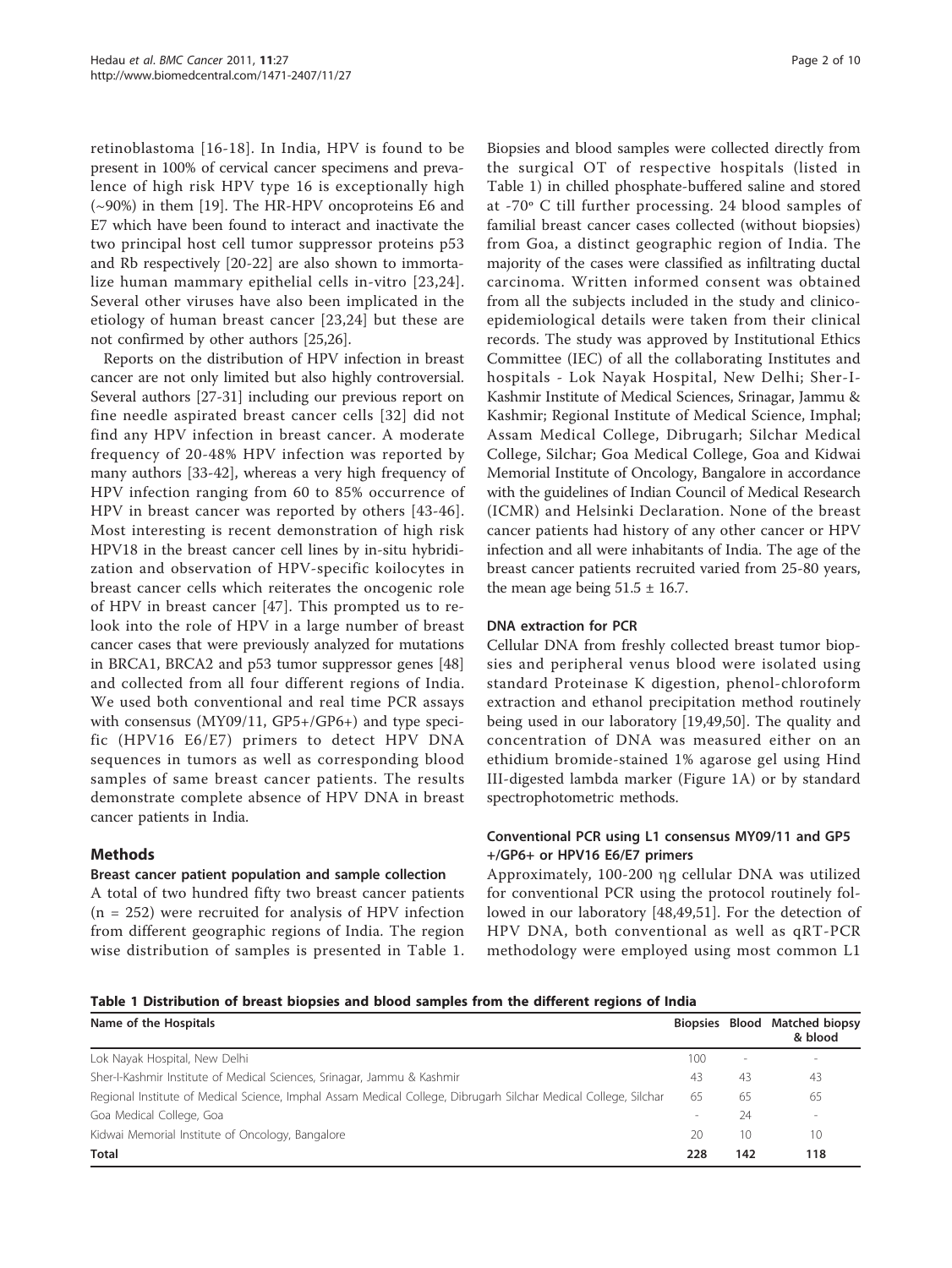<span id="page-2-0"></span>Hedau et al. BMC Cancer 2011, 11:27 http://www.biomedcentral.com/1471-2407/11/27



placental DNA, Lane 7: Si Ha cell line DNA, Lane 8-18: breast cancer biopsy DNA showing positivity for β-globin but negative for HPV.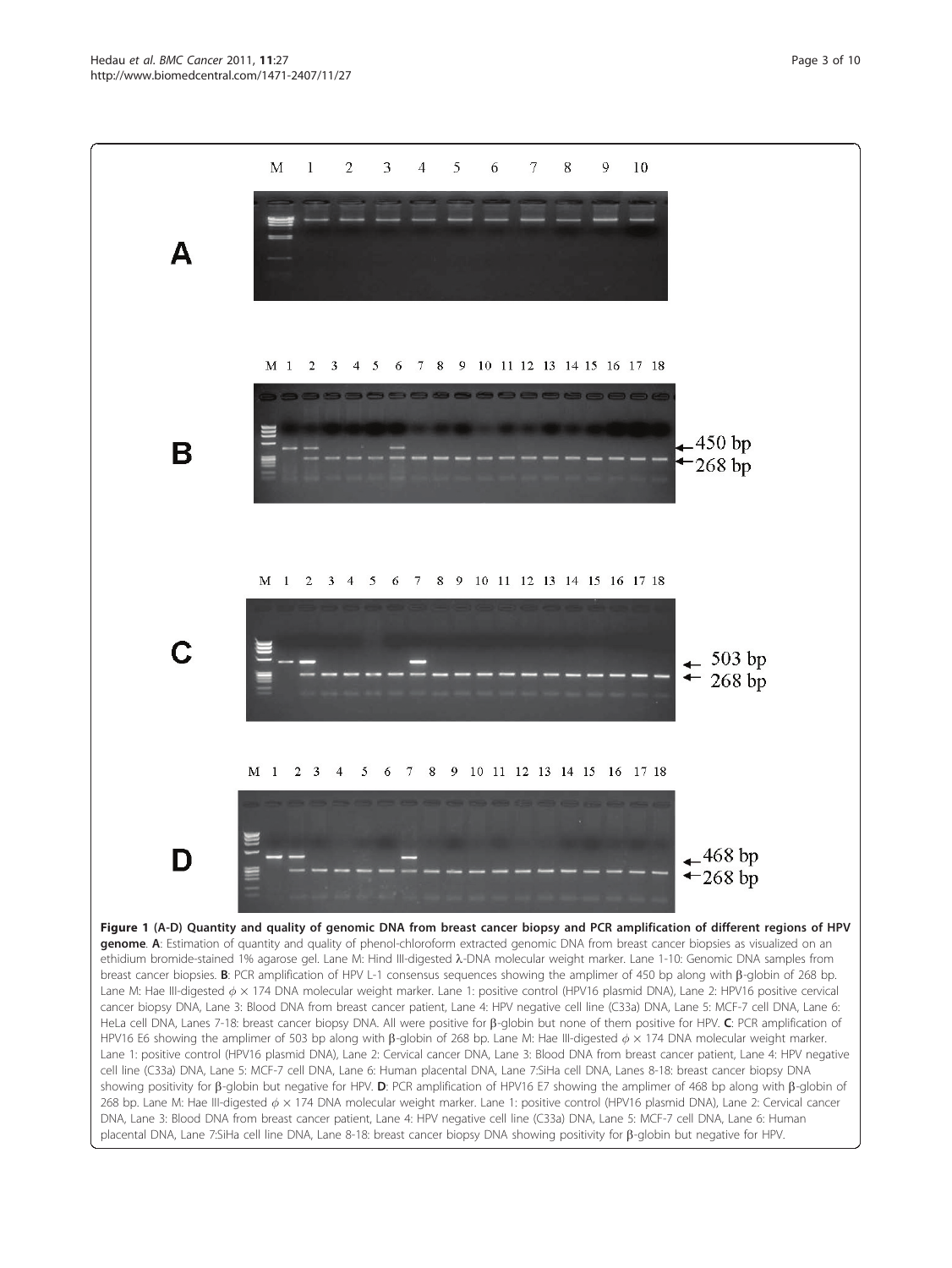<span id="page-3-0"></span>consensus primers (MY09/11, GP5+/GP6+) or typespecific HPV16 E6/E7 primers. HPV16 plasmid DNA as well as HPV16 positive tumor DNA from cervical cancer patients or HeLa DNA served as positive controls whereas HPV negative cell line C33a DNA or human placental DNA served as negative control. Amplification of  $\beta$ - globin gene as well as exon 5 of p53 tumor suppressor gene served as internal controls to examine quality, integrity and successful amplification of breast tissue DNA. Sequences of consensus primers (MY09/ MY11 and GP5+/GP6+) located within the conserved L1 region of HPV genome, HPV16 E6 and E7 primers along with  $\beta$ -globin and p53 of exon 5 primer sequences are presented in Table- 2.

Briefly, the method involved a 25 μl reaction mix containing 100-200hg DNA, 10 mM Tris-Cl (pH 8.4), 50 mM KCl, 1.5 mM  $MgCl<sub>2</sub>$ , 12.5 µM of each dNTP (dATP, dCTP, dGTP and dTTP), 5 pmoles of each oligonucleotide primer and 0.5 U Taq DNA polymerase (Perkin-Elmer Biosystems, Foster City, CA, USA). The temperature profile used for amplification constituted an initial denaturation at 95°C for 5 min followed by 30 cycles with denaturation at 95°C for 30 sec, annealing at 55°C for 30 sec and extension at 72°C for 30 sec which was extended for 7 min in the final cycle. The HPLCpurified oligonucleotide primers were custom synthesized commercially by M/s Microsynth GmbH (Balgach, Switzerland).

# qRT-PCR

Highly sensitive qRT-PCR was performed for detection of low copy number HPV infection. qRT-PCR employed in the study had the capability of detecting as low as 5 copies of HPV genome per reaction which is equivalent to 0.005 HPV copies per cell equivalent using GP5 +/GP6+ consensus primers with Biorad SYBR Green Supermix kit and iCycler PCR (Biorad, Hercules, CA). p53 exon 5 primer sequences (Table 2) were used to normalize the HPV DNA with respect to human genomic DNA. qRT-PCR was calibrated using 10 fold serial dilutions of HPV16 International Standards (IS; ranging from  $10^4$ - $10^1$ ) supplied under WHO Global HPV Lab-Net program. Background genomic DNA from HPVnegative cell line C33a was used as negative control and for dilution of standards as prescribed by WHO. Briefly, the amplification was performed in 25 μl reaction mix containing 5 pmol each of GP5+ and GP6+ primers and 30-50hg of genomic DNA in 5 ul of test volume. The amplification ramp included first step for 3 min at 95°C for initial denaturation, followed by denaturation cycle of 20 sec at 95°C, an annealing cycle of 15 sec at 40°C and an elongation and readout cycle of 30 sec at 72°C for 45 cycles. The specificity was verified by a dissociation curve analysis. Linear plots of the log copy number vs the number of the threshold cycles was consistently obtained for HPV16 L1 amplification and the correlation coefficient was between 0.995 to 1.000 in each run.

# Results

Of 252 patients studied, 62% were in pre-menopausal stage while the remaining 38% formed the post-menopausal group. Clinical staging showed 7.14% (18/252), 14.3% (36/252), 23.01% (58/252), 23.8% (60/252), 26.6% (67/252) and 5.15% (13/252) of the patients belonging to stage I, IIa, IIb, IIIa, IIIb and IV respectively, whereas histopathologic grading revealed 22.60% (57/252), 50.8% (128/252) and 26.6% (67/252) of the tumors in grade I, II and III respectively (Table [3\)](#page-4-0). All the patients were of Indian origin and inhabitants of either New Delhi, North-East India region, southern India, Jammu & Kashmir or Goa region. None of the patients showed family history of any other cancer. DNA isolated from

| Table 2 Oligonucleotide primer sequences used for the amplification of different regions of HPV and internal control |  |  |  |  |
|----------------------------------------------------------------------------------------------------------------------|--|--|--|--|
|----------------------------------------------------------------------------------------------------------------------|--|--|--|--|

| <b>Primers</b>      | <b>Primer Sequences</b>                                                                            | Location | <b>Annealing</b><br>temperature<br>(°C) | Amplimer size<br>(bp) | Reference |
|---------------------|----------------------------------------------------------------------------------------------------|----------|-----------------------------------------|-----------------------|-----------|
| MY09                | 5'-GCM CAG GGW CAT AAY AAT GG-3'                                                                   |          | 55                                      | 450                   | $[49]$    |
| <b>MY11</b>         | 5'-CGT CCM ARR GGA WAC TGA TC-3' where $M = A + C$ ,<br>$W = A + T$ , $Y = C + T$ , $R = A + G$ ). |          |                                         |                       |           |
| $GP5+$              | 5'-TTT GTT ACT GTG GTA GAT ACT AC-3'                                                               |          | 40                                      | 145                   | $[51]$    |
| $GP6+$              | 5'-CTT ATA CTA AAT GTC AAA TAA AAA-3'                                                              |          |                                         |                       |           |
| <b>HPV16 E6 (F)</b> | 5'-GAA ACC GGT TAG TAT AAA AGC AGA C-3'                                                            | 53-78    | 55                                      | 503                   | $[49]$    |
| HPV16 E6 (R)        | 5'-AGC TGG GTT TCT CTA CGT GTT CT-3'                                                               | 557-533  |                                         |                       |           |
| <b>HPV16 E7 (F)</b> | 5'-CAA TAA TAT AAG GGG TCG GTG GA-3'                                                               | 480-500  | 55                                      | 468                   |           |
| HPV16 E7 (R)        | 5'-TTT TTC CAC TAC AGC CTC TAC AT-3'                                                               | 945-923  |                                         |                       | $[49]$    |
| $\beta$ -globin (F) | 5'-GAA GAG CCA AGG ACA GGT AC-3'                                                                   | $4 - 23$ | 55                                      | 268                   | $[49]$    |
| $\beta$ -globin (R) | 5'-CAA CTT CAT CCA CGT TAC ACC-3'                                                                  | 273-256  |                                         |                       |           |
| p53 Exon 5 (F)      | 5'-TAC TCC CCT GCC CTC AAC AA-3'                                                                   | 316-355  | 55                                      | 184                   | $[48]$    |
| p53 Exon 5 (R)      | 5'-CAT CGC TAT CTG AGC AGC GC-3'                                                                   | 499-480  |                                         |                       |           |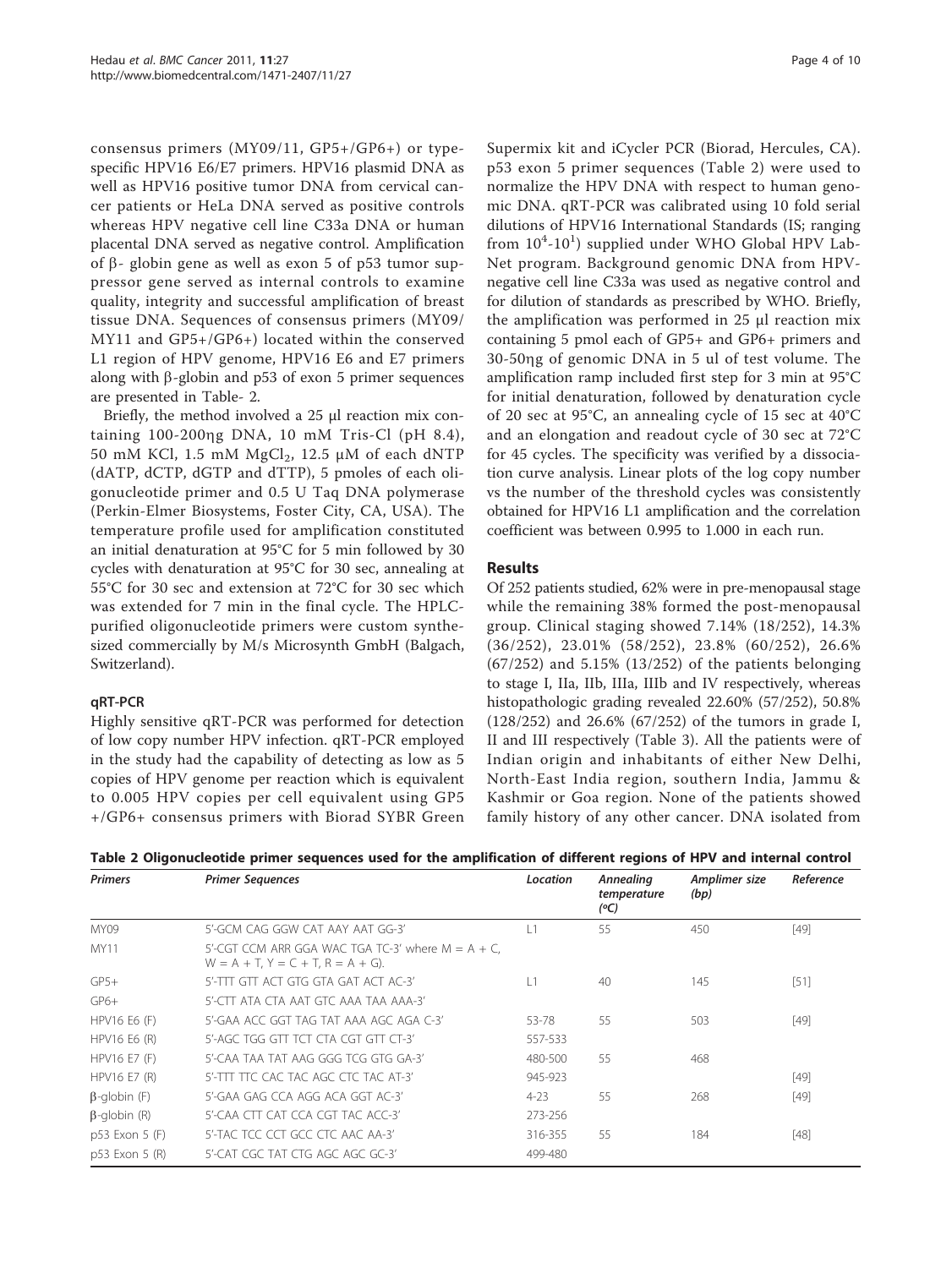<span id="page-4-0"></span>Table 3 Detailed pathological classification and clinical stages of 252 breast cancer patients

| Pathological classification                                          | <b>Clinical</b><br>stages |
|----------------------------------------------------------------------|---------------------------|
| Infiltrating Ductal Carcinoma (IDC) (218)                            | Stage $\mid$ (14)         |
|                                                                      | Stage II (83)             |
|                                                                      | Stage III (114)           |
|                                                                      | Stage IV (7)              |
| Mixed IDC & mucinous (20)                                            | Stage $\vert$ (4)         |
|                                                                      | Stage II (7)              |
|                                                                      | Stage III (8)             |
|                                                                      | Stage IV (1)              |
| Medulllary Invasive carcinoma (8) Papillay invasive<br>carcinoma (6) | Stage II (4)              |
|                                                                      | Stage III (5)             |
|                                                                      | Stage IV (5)              |
|                                                                      |                           |

IDC; Infiltrating ductal carcinoma.

all the cases were employed for detection of HPV infection in biopsy and blood DNA using both conventional as well as highly sensitive real-time PCR methods with pre-calibrated WHO's HPV16 international standards. The tests were able to detect up to 5 HPV genome equivalents per reaction i.e. 0.005 HPV copies per cell equivalent. Human placental DNA or DNA derived from HPV negative C33a cells, HPV18 positive HeLa cells and DNA derived from HPV16 positive cervical cancer biopsies were used as controls.

No HPV DNA was detected using consensus primers located within the conserved L1 region of HPV genome by performing 3 to 4 times repeated conventional PCR in any of the 228 breast tumor and 142 blood DNA specimens, while  $\beta$ -globin showed amplification of 268 bp product in all the cases (Figure [1B\)](#page-2-0). The repeat PCR of first PCR products also failed to detect any HPV DNA sequences. When these tumor DNA samples were processed for highly sensitive qRT-PCR, not a single sample was found positive for the presence of HPV DNA (Figure [2A-D](#page-5-0)). We again checked these samples with type-specific HPV16 E6/E7 primers, but all the samples were found negative for any of HPV infections (Figure [1C](#page-2-0) [&1D\)](#page-2-0).

#### **Discussion**

Despite breast cancer being one of the most frequently diagnosed cancers in women, the etiology and molecular pathobiology of breast carcinogenesis is still not clearly understood. In addition to various exogenous, endogenous, hormonal and genetic risk factors responsible for breast carcinogenesis, its viral etiology particularly implicating HPV remains highly controversial. Although HPV infection, particularly the HR-HPV types 16 and 18, have been strongly implicated in the development of cervical [\[52](#page-9-0)] and other cancers [[53-63\]](#page-9-0), the evidence for an oncogenic role of HPV in breast cancer is limited.

Our previous study on a limited number of patients [[32](#page-9-0)] as well as several other reports worldwide [\[27-](#page-8-0)[31](#page-9-0)] did not observe any infection of HPV in breast cancer, whereas a moderate (20-45%) to high frequency (60-85%) of HPV infection has been reported by many authors [[33-42\]](#page-9-0). Recent reports of detection of very high rate of HPV infection in breast cancer up to 85% [[43-46](#page-9-0)] and in breast cancer cell lines [\[47](#page-9-0)] prompted us to re-look into the prevailing condition of HPV infection in breast cancer which we refuted previously [\[32\]](#page-9-0). Since in earlier study we used mainly fine needle aspirated (FNAC) cells from breast cancer patients  $(n = 26)$ including four tumor biopsy specimens to detect HPV, in the present study we have screened as many as 228 sporadic breast cancer biopsy specimens and 142 blood samples from a total of 252 breast cancer patients with no history of HPV infection or HPV-associated malignancies for the detection of HPV infection. The samples were collected from four different geographic regions of the country and two different PCR techniques both conventional and highly sensitive qRT-PCR were employed. The L1 consensus primers MY09/11 or GP5+/GP6+ and HPV16 E6/E7 (Table [2\)](#page-3-0) which detect as may as 40 mucosal HPV genotypes, including the most prevalent high risk (HPV 16 & 18) and low risk (HPV 6 & 11) types were used but none of the samples by either methods revealed presence of HPV DNA. Additionally, blood samples from 24 familial breast cancer cases which had defined hereditary etiology for development of breast cancer failed to show presence of HPV DNA.

Of 22 previous studies on HPV in breast cancer till date, 15 reported presence of HPV infection in breast cancer and the authors have tried to put forward their possible explanation for detection of HPV DNA in breast cancer. Although the spreading of genital HPV infection from one site to the other is not established, a few studies have reported detection of genital HPVs in peripheral blood lymphocytes of patients with urinogenital cancers [[64-67\]](#page-9-0) and head & neck cancers [[68\]](#page-9-0). So, it has been suggested that, there is a possibility of systemic spread of oncogenic virus through organ perfusion [[69](#page-9-0)] facilitating its entry into the breast through circulation. For this reason we tried to look for HPV DNA in blood samples of 142 breast cancer patients from Bangalore, North-east region, J & K and Goa but none of them was found positive for HPV DNA. However, the detection of genital HPVs in the nipple and areolar region reported by de Villers et al. [[44\]](#page-9-0) suggests an alternative and perhaps more likely route of infection. Because of varied sexual behavior it is possible that genital HPVs may transmit to breast through oro-genital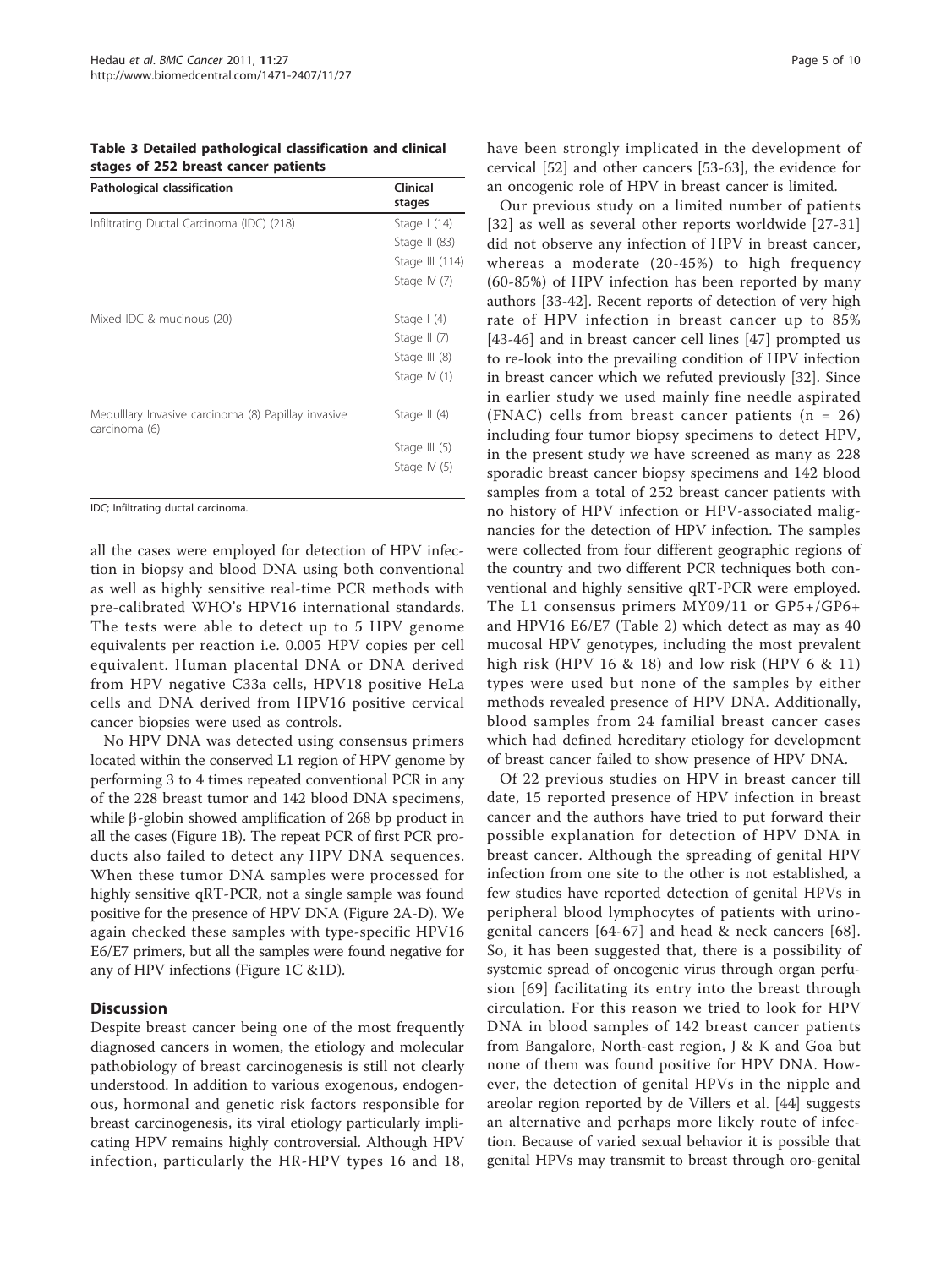<span id="page-5-0"></span>

reference for generation of standard curves. (A) DNA amplification; (B) Standard curve analysis showing efficiency of reaction and calculation of viral copy number; (C) Melt curve analysis showing specificity of HPV16 amplicon and (D) Post real time PCR electrophoresis run of standards and analyzed sample amplicons.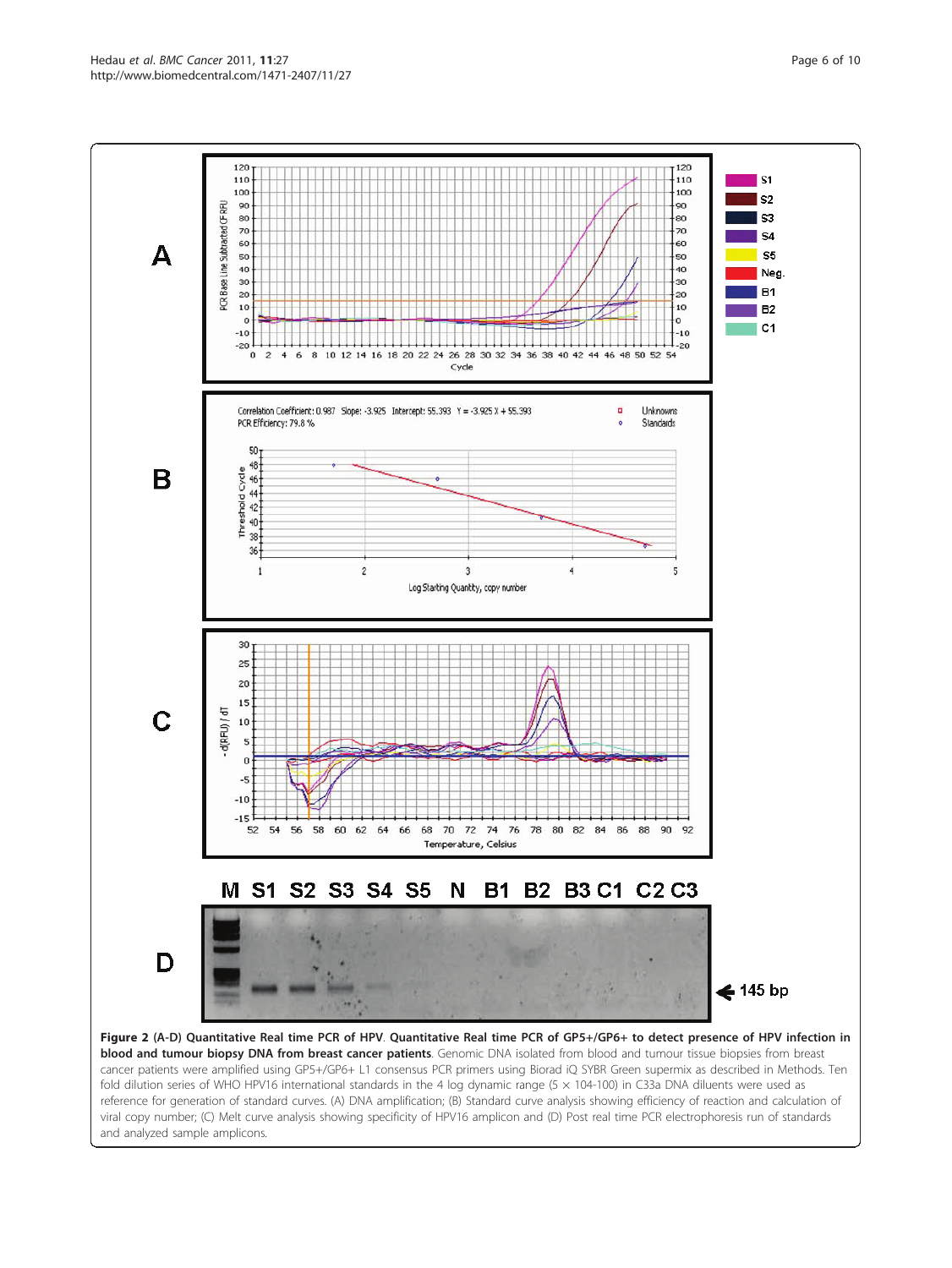route or directly through genital-breast contacts. So there could be transmission of HPV infection by mechanical path where the virus is scrubbed through the skin [[44\]](#page-9-0). However, the lack of detection of HPV in breast cancer indicates that the virus has no role to play in breast carcinogenesis in Indian women.

It is also interesting to note that several authors found both positive and negative results from the same region [[27,29](#page-8-0),[43,44](#page-9-0)]. Studies showing positive as well as negative results for the presence of HPV infection in breast cancer and benign breast tissues are listed in Tables 4 and [5](#page-7-0). The reports that show different results from the same country are also indicated. This could be due to variable sexual practices, composition of study subject and different HPV detection methods employed. de Villiers et al [\[44](#page-9-0)] reported an extremely high positivity of HPV DNA in 25 out of 29 samples (86%) in invasive breast carcinoma and in 20 out of 29 samples (69%) of the corresponding nipple samples collected from USA. The most prevalent HPV genotypes detected in both benign and breast tumors were HPV11 followed by HPV6 which are low risk HPV-types that generally cause benign lesions and warts and are non-oncogenic. Only 12% cases were found to have infection of high risk HPV type 16 but no HPV18 genotypes could be detected. Bratthauer et al [[27\]](#page-8-0), in contrast, analyzed 43 cases of breast cancer from USA for the detection of HPV DNA but surprisingly no HPV infection was observed by these authors in breast cancer cases.

Similarly, from Austria, Widschwendter et al [\[43](#page-9-0)] analyzed only 11 cases of breast cancer, of which 7 (63.7%) had HPV infection while Czerwenka et al [[29](#page-8-0)] from the same country reported complete absence of HPV infection in breast cancer cases. The reason(s) for disparity of presence or absence of HPV infection in breast cancer cases from the same country is not understood. It may be primarily because of selection of primer types and the amplicon region in the HPV genome which could be the possible explanation for the observed differences in HPV detection. It may also in part, be attributed to cross-contamination during collection and processing of biological samples from other organ sites, if infected with HPV.

Interestingly, in Brazilian women, Damin et al [[38](#page-9-0)] could not observe HPV DNA in benign breast disease, but HPV could be detected in 25% of patients with breast carcinoma. However, HPV infection was found to have no correlation with prognosis of the disease. Lindel and her colleagues [[30](#page-9-0)] showed no evidence of HPV infection in 81 Swiss women with breast carcinomas using the SPF1/2 primers covering about 40 different low, intermediate and high risk HPV types. Similarly, de Cremoux et al [[31\]](#page-9-0) analyzed 50 invasive breast carcinoma tissues from French patients using consensus and type-specific primers but no HPV infection were detected in any of breast cancer cases. Wrede et al [\[28](#page-8-0)] analyzed a group of 95 British women with breast cancer for the infection of HPV6b, 11, 13, 16, 18, 30, 31, 32, 33, 45 and 51 but they also failed to detect any HPV infection. Kroupis et al [\[45](#page-9-0)] performed HPV test on 107 breast carcinomas in Greece and only 17 (15.9%) were found positive. Many of them were having multiple infections of as many as 21 high risk HPV types and majority (14/17; 67%) of them were positive for HPV16.

| S. No. | Study report                 | Sample<br>size | <b>Total</b><br><b>HPV</b><br>positivity<br>n(%) | <b>HPV16</b><br>n(%) | <b>HPV18</b><br>n(%) | <b>HPV16/18</b><br>n(%) | Other HPV<br>types $n$ $(\%)$ | Country       |
|--------|------------------------------|----------------|--------------------------------------------------|----------------------|----------------------|-------------------------|-------------------------------|---------------|
|        | Di Lonardo et al., 1992      | 70             | 7(10)                                            | 7(100)               | 0                    | $\Omega$                | $\Omega$                      | Italy         |
| 2      | Henning et al., 1999         | 41             | 19(46.3)                                         | 19 (100)             | $\circ$              | $\Omega$                | $\Omega$                      | Sweden        |
| 3.     | Yu et al., 1999              | 72             | 19(26.3)                                         | $\Omega$             | $\Omega$             | $\Omega$                | 19 (HPV 33)                   | China         |
| 4.     | Yu et al., 2000              | 32             | 14(43.8)                                         | $\circ$              | 0                    | 0                       | 14(HPV33)                     | China         |
| 5.     | Liu et al., 2004             | 17             | 6(35)                                            | 3(50)                | 1(17)                | 0                       | 0                             | China         |
| 6.     | Damin et al., 2004           | 101            | 25(24.7)                                         | 14(56)               | 10(40)               | 1(4)                    | $\Omega$                      | <b>Brazil</b> |
| 7.     | Widschwendter et al., 2004   | 11             | 7(63.7)                                          | 7(100)               | 0                    | $\Omega$                | $\Omega$                      | Austria*      |
| 8.     | de Villiers et al., 2005     | 29             | 25(86.2)                                         | 3(12)                | 0                    | $\Omega$                | 22(88)                        | USA*          |
| 9.     | Kroupis et al., 2006         | 107            | 17(15.9)                                         | 14(82.3)             | 0                    | 0                       | 3(17.6)                       | Greece        |
| 10.    | Kan et al., 2005             | 50             | 24(48)                                           | $\Omega$             | 24(100)              | 0                       | 0                             | Australia     |
| 11.    | Gumus et al., 2006           | 50             | 37(74)                                           | $\Omega$             | 20(54)               | 0                       | 35(94.6)                      | Turkey        |
| 12.    | Khan et al., 2008            | 124            | 26(20.9)                                         | 26(100)              | 0                    | 0                       | 0                             | Japan         |
| 13.    | de Leon et al., 2009         | 51             | 15(29.5)                                         | 10(66.7)             | 3(20)                | 2(13.3)                 | 0                             | Mexico        |
| 14.    | Mendizabal-Ruiz et al., 2009 | 67             | 3(4)                                             | 1(33.3)              | 1(33.3)              | 0                       | 1(33.3)                       | Mexico        |
| 15.    | Heng et al., 2009            | 26 biopsies    | 8(30.7)                                          | 1(3.8)               | 7(26.9)              | $\circ$                 | $\Omega$                      | Australia     |
|        |                              | 9 cell lines   | 2(22)                                            | $\circ$              | 2(22)                | 0                       | 0                             |               |

Table 4 List of studies identified HPV DNA sequences in breast cancer tissues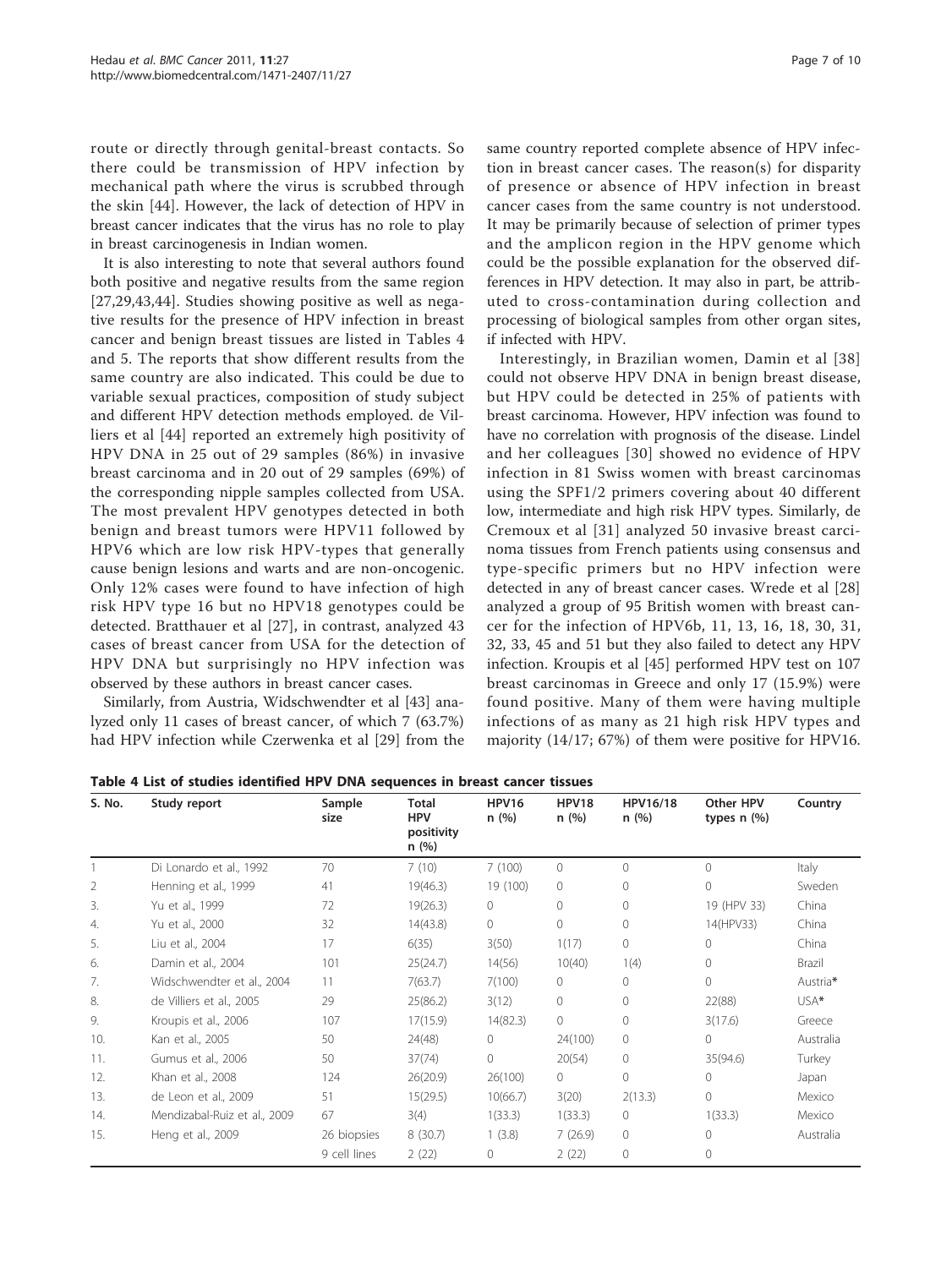| S. No            | Study report                 | Sample<br>size | <b>Total HPV</b><br>positivity<br>n(%) | HPV16<br>n(%) | HPV18<br>n(%) | HPV16/18<br>n(%) | Other HPV<br>types $n$ $(\%)$ | Country     |
|------------------|------------------------------|----------------|----------------------------------------|---------------|---------------|------------------|-------------------------------|-------------|
|                  | Wrede et al., 1992           | 92             | $\Omega$                               | 0             | $\Omega$      |                  | $^{()}$                       | UK          |
| $\mathcal{L}$    | Bratthauer et al., 1992      | 43             |                                        |               | 0             |                  |                               | $USA*$      |
| 3.               | Gopalkrishna et al., 1996    | 30             | $\Omega$                               | $\Omega$      | $\Omega$      |                  | 0                             | India       |
| $\overline{4}$ . | Czerwenka et al., 1996       | 20             |                                        | $\Omega$      | $\Omega$      |                  | 0                             | Austria*    |
| 5.               | Lindel et al., 2007          | 81             | $\Omega$                               | $\Omega$      | $\Omega$      |                  | 0                             | Switzerland |
| 6.               | de Cremoux et al., 2008      | 50             | $\Omega$                               | $\Omega$      | 0             |                  | $\Omega$                      | France      |
| 7.               | Hedau et al. (Present study) | $252*$         |                                        | $\Omega$      | 0             |                  | 0                             | India       |

<span id="page-7-0"></span>Table 5 List of studies that did not detect HPV DNA sequences in breast cancer tissues

\* Country with both positive and negative results.

Yu et al [\[35\]](#page-9-0) analyzed 72 patients from Shanghai, China and Tokushima in Japan found 34.1% positivity for HPV33 alone but there was no evidence of HPV16 positive breast cancer. Yet another study by Mendizabal-Ruiz et al [[41\]](#page-9-0) analyzed 67 breast cancer patients including 40 non-malignant tissues and a very low 4.4% (3/67) frequency of HPV infection was observed. Although there exists conflicting reports, it does not insinuate that the reports that did not find viruses in breast cancer specimens were attempting to confirm or refute previous reports but failed to detect HPV. However, it is also clear from these studies that presence of HPV infection in breast cancer may not be a universal phenomenon. The prevalence of HPV infection in breast cancer may differ between places and population and several factors may contribute to this effect. This is amply clear from a recent interesting study of Heng et al [[47](#page-9-0)] who analyzed HPV DNA sequences in as many as nine human breast cancer cell lines including the commonly used MCF-7 cells but only two cell lines (MDA-MB-175 VII and SK-BR-3) were found positive for HPV18. It is, however, not unlikely that these two breast cancer cell lines might have got contaminated in the laboratory with most commonly used HeLa cells that harbor HPV18.

Several other authors from different parts of the world reported presence of HPV infection in breast cancer cases. It is, however, most important to note that not many studies have indicated or analyzed if the women with breast cancer recruited for HPV detection also had anogenital or oropharynheal lesions with HPV infection. Although the route of HPV transmission from one organ to the other is not clear, Hening et al [[34](#page-9-0)] demonstrated HPV16 in 46% of breast carcinoma patients who had a history of CIN III lesions. Most interestingly, all patients with HPV16 positive for breast cancer correspond to same patients with cervical CIN III lesions with HPV16 infection. This is indicative of possible transmission of virus from ano-genital organs to the breast. One of the route discussed earlier could

be through blood circulation [\[64](#page-9-0)-[68](#page-9-0)]. So, it is essential to look for genital or oropharyngeal infection of HPV in breast cancer patients to rule out the possibility of interorgan transmission and/or cross contamination of viral infection. However, published data suggest that various epidemiological factors, sexual behavior including the history of HPV-associated diseases specific to the region may play a role in differential distribution of HPV in breast cancer [\[30](#page-9-0)].

In spite of exceedingly higher prevalence of genital HPV infection in India as compared to that in Europe and in the USA including presence of other conducive risk factors such as early age marriage, multiple pregnancy, malnutrition, poor hygiene and healthcare, the complete absence of HPV infection in Indian women with breast cancer in the present study does not suggest the role of HPV in breast carcinogenesis in Indian women. It is suggested that although HPV DNA is undetectable, serologic assay may be useful in revealing exposure by detecting presence of antibodies against HPV. But natural HPV infection being poorly immunogenic, the antibody titer will be too low to be detected with the existing serological tests. HPV serology is presently not available in our laboratory and is being developed under the WHO LabNet programme. We however, do not preclude the possibility of yet unidentified HPV playing important role in breast carcinogenesis in India. Furthermore, due to the changing social and psyco-sexual behavior particularly in urban Indian population, it may not be unlikely to find, presence of HPV in breast tissue in future due to an exterior transfer of HPV form genital organs to the breast.

#### Conclusions

Complete absence of HPV DNA either in the tumor tissue or in the blood of the same breast cancer patients recruited from four different regions of the country by employing the highly sensitive qRT-PCR does not support the etiological role of oncogenic HPV in the pathogenesis of breast cancer in Indian women.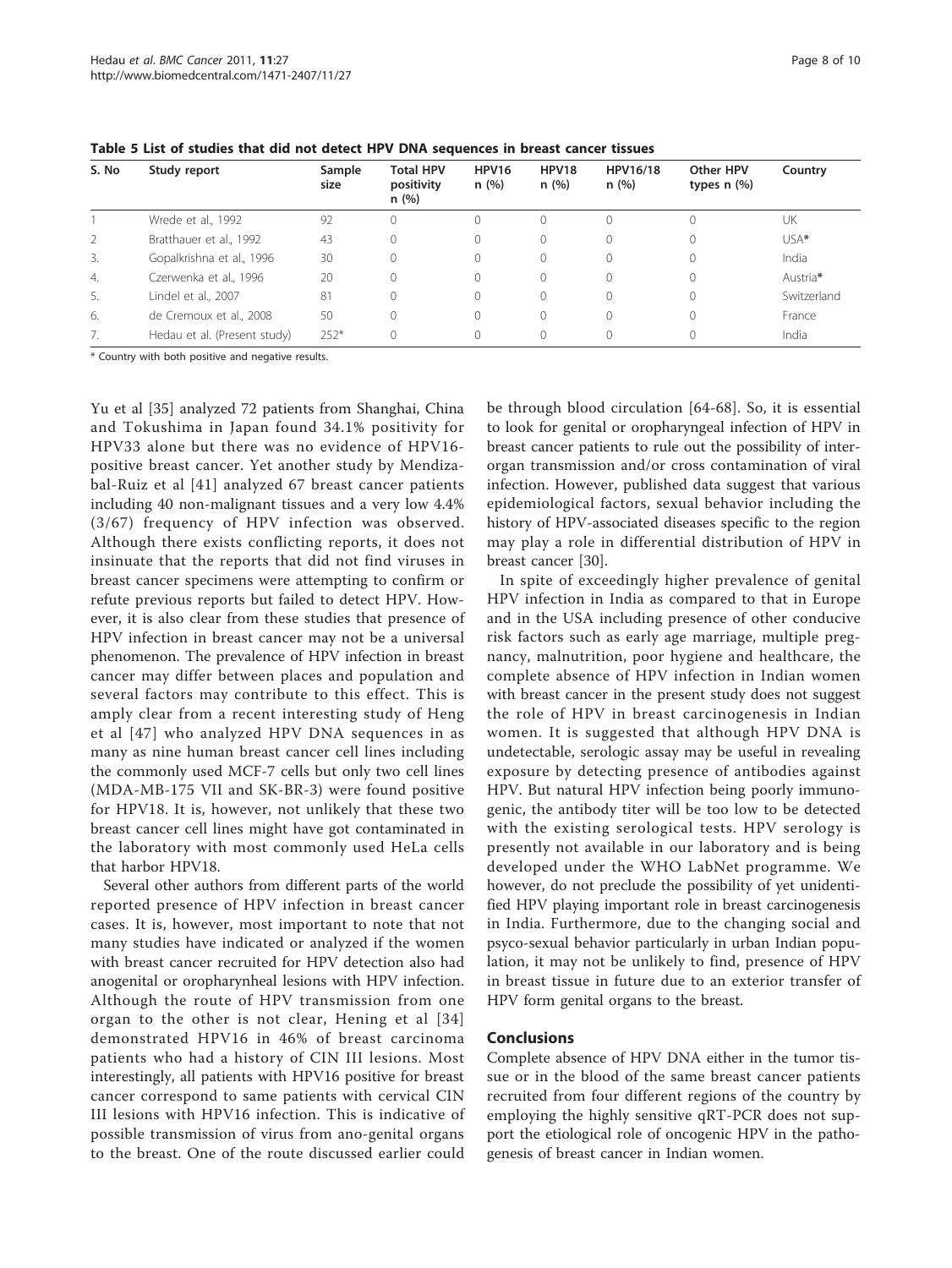#### <span id="page-8-0"></span>Abbreviations

HPV: human papilloma virus; PCR: polymerase chain reaction and Breast carcinoma

#### Acknowledgements

We thank ICMR for financial assistance for cancer research project to Northeast regions and Department of Science and Technology (DST), Govt. of India for the project on expression and mutation of breast cancer susceptibility genes in Indian women. RK is grateful to CSIR for financial support.

#### Author details

<sup>1</sup> Division of Molecular Oncology, Institute of Cytology & Preventive Oncology (ICMR), I-7, Sector - 39, Noida - 201 301, India. <sup>2</sup>Dr. B.R. Ambedkar Centre for Biomedical Research, University of Delhi, Delhi - 110 007, India. <sup>3</sup>Department of Zoology, Goa University, Goa - 403206, India. <sup>4</sup>Department of Clinical Biochemistry, Sher-I-Kashmir Institute of Medical Sciences, Soura, Srinagar, Jammu and Kashmir, India. <sup>5</sup>College of Medicine, Al-Souf University Sakaka, Kingdom of Saudi Arabia. <sup>6</sup>Department of Pathology, Silchar Medical College, Silchar-788014, India. <sup>7</sup>Department of Pathology, Regional Institute of Medical Science, Imphal - 795004, India. <sup>8</sup>Department of Microbiology & Cell Biology, Indian Institute of Science, Bangalore - 560012, India.

#### Authors' contributions

SH - carried out experiments, analyzed the data, and drafted the manuscript. S Hussain, DB, MMM - provided breast cancer biopsy samples, clinical diagnosis and information from J & K. UK, SP, AT, RK - to perform some of the experiments and critical reading of the manuscript. NJ, SS - has done all work related to real time PCR. TD - provided blood samples of breast cancer patients, diagnosis and clinical information from Goa. SC - provided breast cancer biopsy and blood samples, diagnosis and clinical information from Silchar. YMS - provided clinical breast cancer biopsy and blood samples, diagnosis and clinical information from Imphal. ACB - co-designed the study and revised the manuscript. KS - collection of blood and biopsy samples from Bangalore and critical reading of the manuscript. BCD - conceived and designed the study, interpreted the data and critically corrected and communicated the manuscript. All authors have read and approved the final version of the manuscript.

#### Competing interests

The authors declare that they have no competing interests.

Received: 4 December 2009 Accepted: 20 January 2011 Published: 20 January 2011

#### References

- 1. Parkin DM, Bray F, Ferlay J, Pisani P: [Global cancer statistics, 2002.](http://www.ncbi.nlm.nih.gov/pubmed/15761078?dopt=Abstract) CA Cancer J Clin 2005, 55:74-108.
- 2. National Cancer Registry Programme Report (Indian Council of Medical Research): 2005.
- 3. Miki Y, Swensen J, Shattuck-Eidens D, Futreal PA, Harshman K, Tavtigian S, Liu Q, Cochran C, Bennett LM, Ding W: [A strong candidate for the](http://www.ncbi.nlm.nih.gov/pubmed/7545954?dopt=Abstract) [breast and ovarian cancer susceptibility gene BRCA1.](http://www.ncbi.nlm.nih.gov/pubmed/7545954?dopt=Abstract) Science 1994, 266:66-71.
- 4. Wooster R, Bignell G, Lancaster J, Swift S, Seal S, Mangion J, Collins N, Gregory S, Gumbs C, Micklem G: [Identification of the breast cancer](http://www.ncbi.nlm.nih.gov/pubmed/8524414?dopt=Abstract) [susceptibility gene BRCA2.](http://www.ncbi.nlm.nih.gov/pubmed/8524414?dopt=Abstract) Nature 1995, 378:789-792.
- 5. Shukla S, Bharti AC, Mahata S, Hussain S, Kumar R, Hedau S, Das BC: [Infection of human papillomaviruses in cancers of different human](http://www.ncbi.nlm.nih.gov/pubmed/19901431?dopt=Abstract) [organ sites.](http://www.ncbi.nlm.nih.gov/pubmed/19901431?dopt=Abstract) Indian J Med Res 2009, 130:222-233.
- 6. Balaram P, Nalinakumari KR, Abraham E, Balan A, Hareendran NK, Bernard HU, Chan SY: [Human papillomaviruses in 91 oral cancers from](http://www.ncbi.nlm.nih.gov/pubmed/7759149?dopt=Abstract) [Indian betel quid chewers-high prevalence and multiplicity of infections.](http://www.ncbi.nlm.nih.gov/pubmed/7759149?dopt=Abstract) Int J Cancer 1995, 61:450-454.
- 7. Koppikar P, deVilliers EM, Mulherkar R: [Identification of human](http://www.ncbi.nlm.nih.gov/pubmed/15514945?dopt=Abstract) [pillomaviruses in tumors of the oral cavity in an Indian community.](http://www.ncbi.nlm.nih.gov/pubmed/15514945?dopt=Abstract) Int J Cancer 2005, 113(6):946-50.
- Mishra A, Bharti AC, Varghese P, Saluja D, Das BC: [Differential expression](http://www.ncbi.nlm.nih.gov/pubmed/16998793?dopt=Abstract) [and activation of NF-kB family proteins during oral carcinogenesis: Role](http://www.ncbi.nlm.nih.gov/pubmed/16998793?dopt=Abstract) [of high risk human papillomavirus infection.](http://www.ncbi.nlm.nih.gov/pubmed/16998793?dopt=Abstract) Int J Cancer 2006, 119:2840-2850.
- 9. Matsha T, Erasmus R, Rafuko AB, Mugwanya D, Stepien A, Parker MI: [Human](http://www.ncbi.nlm.nih.gov/pubmed/12147651?dopt=Abstract) [papillomavirus associated with oesophageal cancer.](http://www.ncbi.nlm.nih.gov/pubmed/12147651?dopt=Abstract) J Clin Pathol 2002, 55:587-590.
- 10. Acevedo-Nuno E, Gonzalez-Ojeda A, Vazquez-Camacho G, Balderas-Pena Luz Ma A, Moreno-Villa H, Montoya-Fuentes H: [Human papillomavirus](http://www.ncbi.nlm.nih.gov/pubmed/15154668?dopt=Abstract) [DNA and protein in tissue samples of oesophageal cancer, Barrett](http://www.ncbi.nlm.nih.gov/pubmed/15154668?dopt=Abstract)'s [oesophageal and oesophagitis.](http://www.ncbi.nlm.nih.gov/pubmed/15154668?dopt=Abstract) Anticancer Res 2004, 24:1319-1323.
- 11. Katiyar S, Hedau S, Jain N, Kar P, Khuroo MS, Mohanta J, Kumar S, Gopalkrishna V, Kumar N, Das BC: [p53 gene mutation and human](http://www.ncbi.nlm.nih.gov/pubmed/15639342?dopt=Abstract) [papillomavirus \(HPV\) infection in esophageal carcinoma from three](http://www.ncbi.nlm.nih.gov/pubmed/15639342?dopt=Abstract) [different endemic geographic regions of India.](http://www.ncbi.nlm.nih.gov/pubmed/15639342?dopt=Abstract) Cancer Lett 2005, 218(1):69-79.
- 12. Siddu TS, Sharma AK, Sharma N, Sen AK, Das BC: [Unusual malignant](http://www.ncbi.nlm.nih.gov/pubmed/17275567?dopt=Abstract) [transformation of juvenile recurrent respiratory papillomatosis.](http://www.ncbi.nlm.nih.gov/pubmed/17275567?dopt=Abstract) Otolaryngology-Head and Neck Surgery 2007, 136:321-323.
- 13. Wentzensen N, von Knebel Doeberitz M: [Viral carcinogenesis of head and](http://www.ncbi.nlm.nih.gov/pubmed/14767609?dopt=Abstract) [neck tumors.](http://www.ncbi.nlm.nih.gov/pubmed/14767609?dopt=Abstract) Pathologe 2004, 25:21-30.
- 14. Krishna SM, James S, Kattoor J, Balaram P: [Human papillomavirus infection](http://www.ncbi.nlm.nih.gov/pubmed/16295463?dopt=Abstract) [in Indian nasopharyneal carcinomas in relation to the histology of](http://www.ncbi.nlm.nih.gov/pubmed/16295463?dopt=Abstract) [tumor.](http://www.ncbi.nlm.nih.gov/pubmed/16295463?dopt=Abstract) Indian J Pathol Microbiol 2004, 47:181-185.
- 15. Lopez-Lizaroaga E, Sanchez-Corona J, Montoya-Fuentes H, Bravo-Cuellar A, Campollo-Rivas O, Lopez-Demerutis E, Morgan-Villela G, Arcaute-Velazquez F, Monreal-Martinez JA, Troyo R: Human [papillopmavirus in](http://www.ncbi.nlm.nih.gov/pubmed/11191432?dopt=Abstract) [tonsillar and nasopharyngeal carcinoma: isolation of HPV subtype 31.](http://www.ncbi.nlm.nih.gov/pubmed/11191432?dopt=Abstract) Ear Nose Throat J 2000, 79:942-944.
- 16. Orjuela M, Castaneda VP, Ridaura C, Lecona E, Leal C, Abramson DH, Orlow I, Gerald W, Cordon-Cardo C: [Presence of human papillomavirus in](http://www.ncbi.nlm.nih.gov/pubmed/11051250?dopt=Abstract) [tumor tissue from children with retinoblastoma: an alternative](http://www.ncbi.nlm.nih.gov/pubmed/11051250?dopt=Abstract) [mechanism for tumor development.](http://www.ncbi.nlm.nih.gov/pubmed/11051250?dopt=Abstract) Clin Cancer Res 2000, 6:4010-4016.
- 17. Montoya-Fuentes H, de la Paz Ramirez-Munoz M, Villar-Calvo V, Suarez-Rinson AE, Ornelas-Aguirre JM, Vazquez-Camacho G, Orbach-Arbouys S, Bravo-Cuellar A, Sanchez-Corona J: [Identification of DNA sequences and](http://www.ncbi.nlm.nih.gov/pubmed/12926123?dopt=Abstract) [viral proteins of 6 human papillomavirus types in retinoblastoma tissue.](http://www.ncbi.nlm.nih.gov/pubmed/12926123?dopt=Abstract) Anticancer Res 2003, 23:2853-2862.
- 18. Espinoza JP, Cardenas VJ, Luna CA, Fuentes HM, Camacho GV, Carrera FM, Garcia JR: [Loss of 10p material in a child with human papillomavirus](http://www.ncbi.nlm.nih.gov/pubmed/16102585?dopt=Abstract)[positive disseminated bilateral retinoblastoma.](http://www.ncbi.nlm.nih.gov/pubmed/16102585?dopt=Abstract) Cancer Genet Cytogenet 2005, 161:146-150.
- 19. Das BC, Sharma JK, Gopalkrishna V, Das DK, Singh V, Gissmann L, zur Hausen H, Luthra UK: [A high frequency of human papillomavirus DNA](http://www.ncbi.nlm.nih.gov/pubmed/1315836?dopt=Abstract) [sequences in cervical carcinomas of Indian women as revealed by](http://www.ncbi.nlm.nih.gov/pubmed/1315836?dopt=Abstract) [Southern blot hybridization and polymerase chain reaction.](http://www.ncbi.nlm.nih.gov/pubmed/1315836?dopt=Abstract) J Med Virol 1992, 36:239-245.
- 20. Dyson N, Howley PM, Munger K, Harlow E: [The human papilloma virus-16](http://www.ncbi.nlm.nih.gov/pubmed/2537532?dopt=Abstract) [E7 oncoprotein is able to bind to the retinoblastoma gene product.](http://www.ncbi.nlm.nih.gov/pubmed/2537532?dopt=Abstract) Science 1989, 243(4893):934-7.
- 21. Werness BA, Levine AJ, Howley PM: [Association of human papillomavirus](http://www.ncbi.nlm.nih.gov/pubmed/2157286?dopt=Abstract) [types 16 and 18 E6 proteins with p53.](http://www.ncbi.nlm.nih.gov/pubmed/2157286?dopt=Abstract) Science 1990, 248(4951):76-9.
- 22. Scheffner M, Werness BA, Huibregtse JM, Levine AJ, Howley PM: [The E6](http://www.ncbi.nlm.nih.gov/pubmed/2175676?dopt=Abstract) [oncoprotein encoded by human papillomavirus types 16 and 18](http://www.ncbi.nlm.nih.gov/pubmed/2175676?dopt=Abstract) [promotes the degradation of p53.](http://www.ncbi.nlm.nih.gov/pubmed/2175676?dopt=Abstract) Cell 1990, 63(6):1129-36.
- 23. Band V, Zaichowski D, Kulesa V, Sager R: [Human papillomavirus DNA](http://www.ncbi.nlm.nih.gov/pubmed/2153303?dopt=Abstract)'s [immortalize normal epithelial cells and reduce their growth factor](http://www.ncbi.nlm.nih.gov/pubmed/2153303?dopt=Abstract) [requirements.](http://www.ncbi.nlm.nih.gov/pubmed/2153303?dopt=Abstract) Proc Natl Acad Sci USA 1990, 87:463-467.
- 24. Wazer DE, Liu XL, Chu Q, Gao Q, Band V: [Immortalization of distinct](http://www.ncbi.nlm.nih.gov/pubmed/7537374?dopt=Abstract) [human mammary epithelial cell types by human papillomavirus 16 E6](http://www.ncbi.nlm.nih.gov/pubmed/7537374?dopt=Abstract) [or E7.](http://www.ncbi.nlm.nih.gov/pubmed/7537374?dopt=Abstract) Proc Natl Acad Sci USA 1995, 92:3687-3691.
- 25. Zangen R, Harden S, Cohen D, Parrella P, Sidransky D: [Mouse mammary](http://www.ncbi.nlm.nih.gov/pubmed/12397656?dopt=Abstract) [tumor-like env gene as a molecular marker for breast cancer?](http://www.ncbi.nlm.nih.gov/pubmed/12397656?dopt=Abstract) Int J Cancer 2002, 102:304-307.
- 26. Witt A, Hartmann B, Marton E, Zeillinger R, Schreiber M, Kubista E: [The](http://www.ncbi.nlm.nih.gov/pubmed/12792764?dopt=Abstract) [mouse mammary tumor virus-like env gene sequences is not detectable](http://www.ncbi.nlm.nih.gov/pubmed/12792764?dopt=Abstract) [in breast cancer tissue of Austrian patients.](http://www.ncbi.nlm.nih.gov/pubmed/12792764?dopt=Abstract) Oncol Rep 2003, 10:1025-1029.
- 27. Bratthauer GL, Tavassoli FA, O'Leary TJ: [Etiology of breast carcinoma: no](http://www.ncbi.nlm.nih.gov/pubmed/1320761?dopt=Abstract) [apparent role for papillomavirus types 6/11/16/18.](http://www.ncbi.nlm.nih.gov/pubmed/1320761?dopt=Abstract) Pathol Res Pract 1992, 188(3):384-6.
- 28. Wrede D, Luqmani YA, Coombes RC, Vousden KH: Absence of HPV16 and 18 DNA in breast cancer. Breast Cancer Research 1992, 65(6):891-4.
- 29. Czerwenka K, Heuss F, Hosmann JW, Manavi M, Lu Y, Jelincic D, Kubista E: [Human papillomavirus DNA: a factor in the pathogenesis of mammary](http://www.ncbi.nlm.nih.gov/pubmed/8932876?dopt=Abstract) Paget'[s disease?](http://www.ncbi.nlm.nih.gov/pubmed/8932876?dopt=Abstract) Breast Cancer Res Treat 1996, 41:51-57.